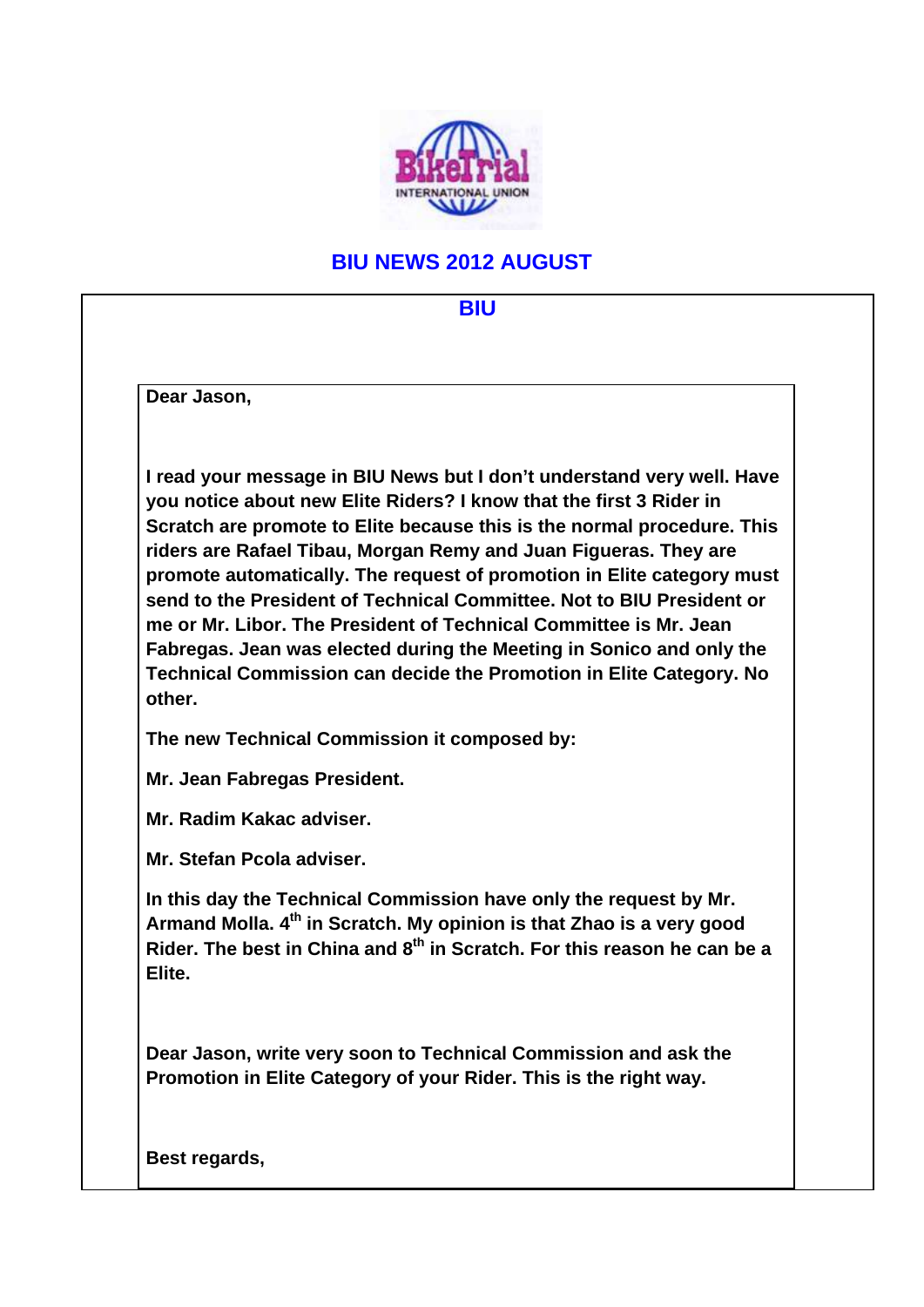| PS:<br>Dear Jason,<br>The official new BIU web site is ready to start. I hope you can help me to<br>publish many news! Your last about WBC on Xbreaker is very good!<br>Thank you very much!<br>Giuliano<br><b>Elite 2013</b><br>First of all where are the overall results from scratch? I still have not<br>seen them, they are not on eurobiketrial and no one has passed on a<br>link to anywhere they are. If we can all see the overall results and see<br>how close the top3/top4/top5 were then It will be a lot easier to make a<br>decision My opinion is that 7 riders is too many to promote to Elite. Elite<br>is a special category, 7 is just a random number, if it is possible for 7<br>riders to be promoted it does not feel so important and makes being a<br>seeded rider seem less special. Yes, some riders were very close to the<br>top 3 or top 5 - But being 'very close' is not enough Top 3 yes, top 5 if |
|----------------------------------------------------------------------------------------------------------------------------------------------------------------------------------------------------------------------------------------------------------------------------------------------------------------------------------------------------------------------------------------------------------------------------------------------------------------------------------------------------------------------------------------------------------------------------------------------------------------------------------------------------------------------------------------------------------------------------------------------------------------------------------------------------------------------------------------------------------------------------------------------------------------------------------------|
|                                                                                                                                                                                                                                                                                                                                                                                                                                                                                                                                                                                                                                                                                                                                                                                                                                                                                                                                        |
|                                                                                                                                                                                                                                                                                                                                                                                                                                                                                                                                                                                                                                                                                                                                                                                                                                                                                                                                        |
|                                                                                                                                                                                                                                                                                                                                                                                                                                                                                                                                                                                                                                                                                                                                                                                                                                                                                                                                        |
|                                                                                                                                                                                                                                                                                                                                                                                                                                                                                                                                                                                                                                                                                                                                                                                                                                                                                                                                        |
|                                                                                                                                                                                                                                                                                                                                                                                                                                                                                                                                                                                                                                                                                                                                                                                                                                                                                                                                        |
| they make a request Is my opinion                                                                                                                                                                                                                                                                                                                                                                                                                                                                                                                                                                                                                                                                                                                                                                                                                                                                                                      |
| <b>Thank you</b>                                                                                                                                                                                                                                                                                                                                                                                                                                                                                                                                                                                                                                                                                                                                                                                                                                                                                                                       |
| <b>Scott wilson</b>                                                                                                                                                                                                                                                                                                                                                                                                                                                                                                                                                                                                                                                                                                                                                                                                                                                                                                                    |
| <b>Hello Scott,</b>                                                                                                                                                                                                                                                                                                                                                                                                                                                                                                                                                                                                                                                                                                                                                                                                                                                                                                                    |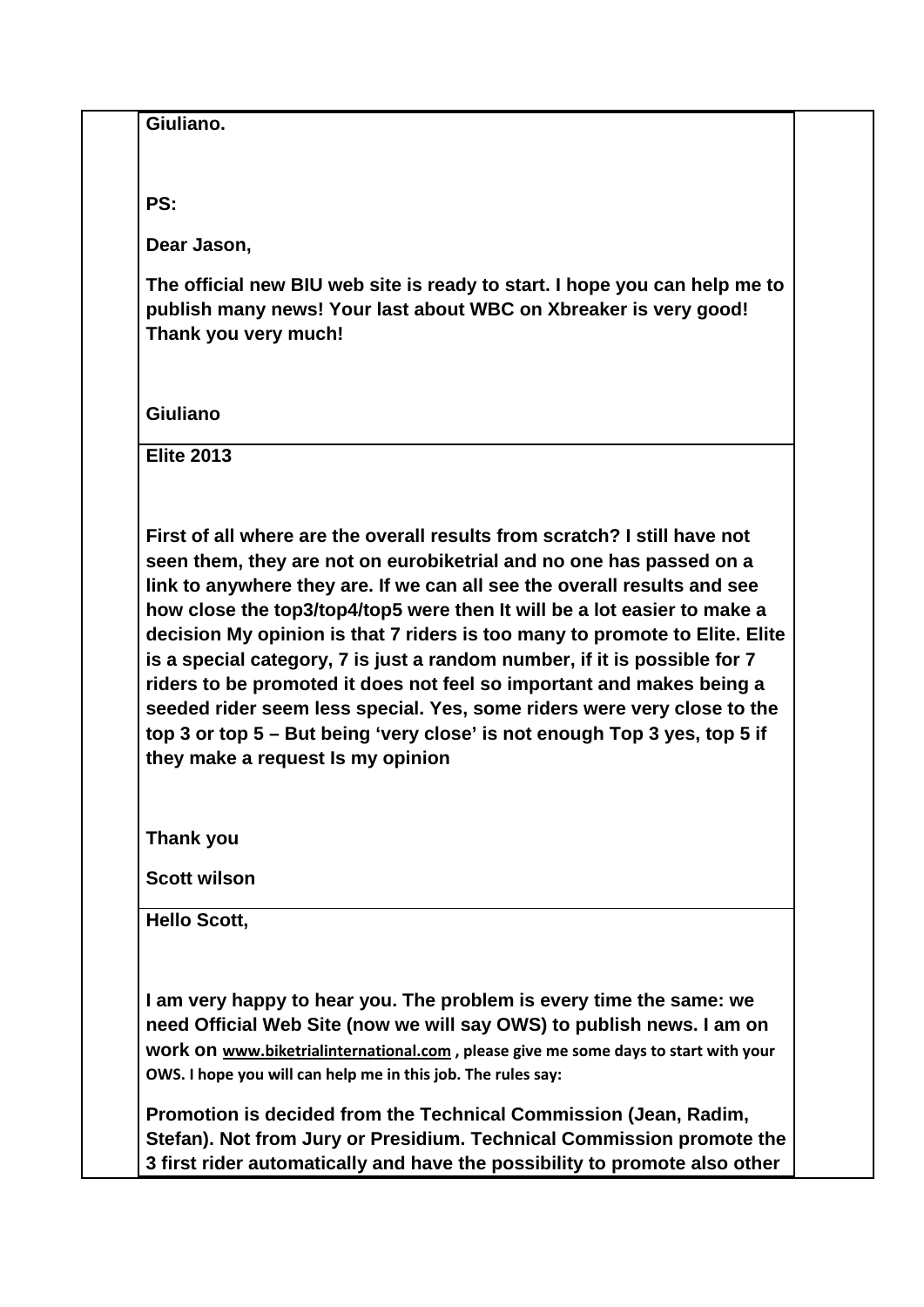**5 Riders. Who? In rules are not write the order of promotion. Is not write the first, the second … So need find parameters. I suggest this parameters:**

- A) **Rider must result in the firsts 8 in Scratch.**
- B) **Rider must ask his promotion in Elite.**

**This is enough for me. Why? Because Rules are Rules. We don't can have opinion. We must follow the rules. All that is write is rules. All that is not write is not rules. So, for example today have a request from China. The Chinese delegate ask us to promote the 8<sup>th</sup> in Scratch. The Senior Zhao Xuan; a very good rider. Zhao have right to go in Elite and have "ask" to go in Elite. Why we can say "NO" to Zhao. For me is "YES". It's also possible that the volition of other Rider in Scratch is to remain in Senior and try to win the World Championship in Senior Category …. Or not? But we need OWS to show all this things to all Rider. What do you think?**

## **Giuliano**

**Dear Hiro,**

**Dear Presidium Member,**

**Dear Jury Member,**

**This question is very important. This question is the first step in the new BIU system. Jury have already vote. Armand Molla is in Elite Category. Yes ! Now Mr. Hiro want have reason over the Jury. In the same system that happens in the last 20 years. Jury have vote but Mr. Hiro is not agree. So he don't close the discussion never.** 

**Dear Hiro,**

**In Sonico you have make a important declaration: You now will follow the statute. Who decide about the promotion in Elite: The President or the Jury ? If is the President need that Jury dont need. If is the Jury means that we follow the rules.**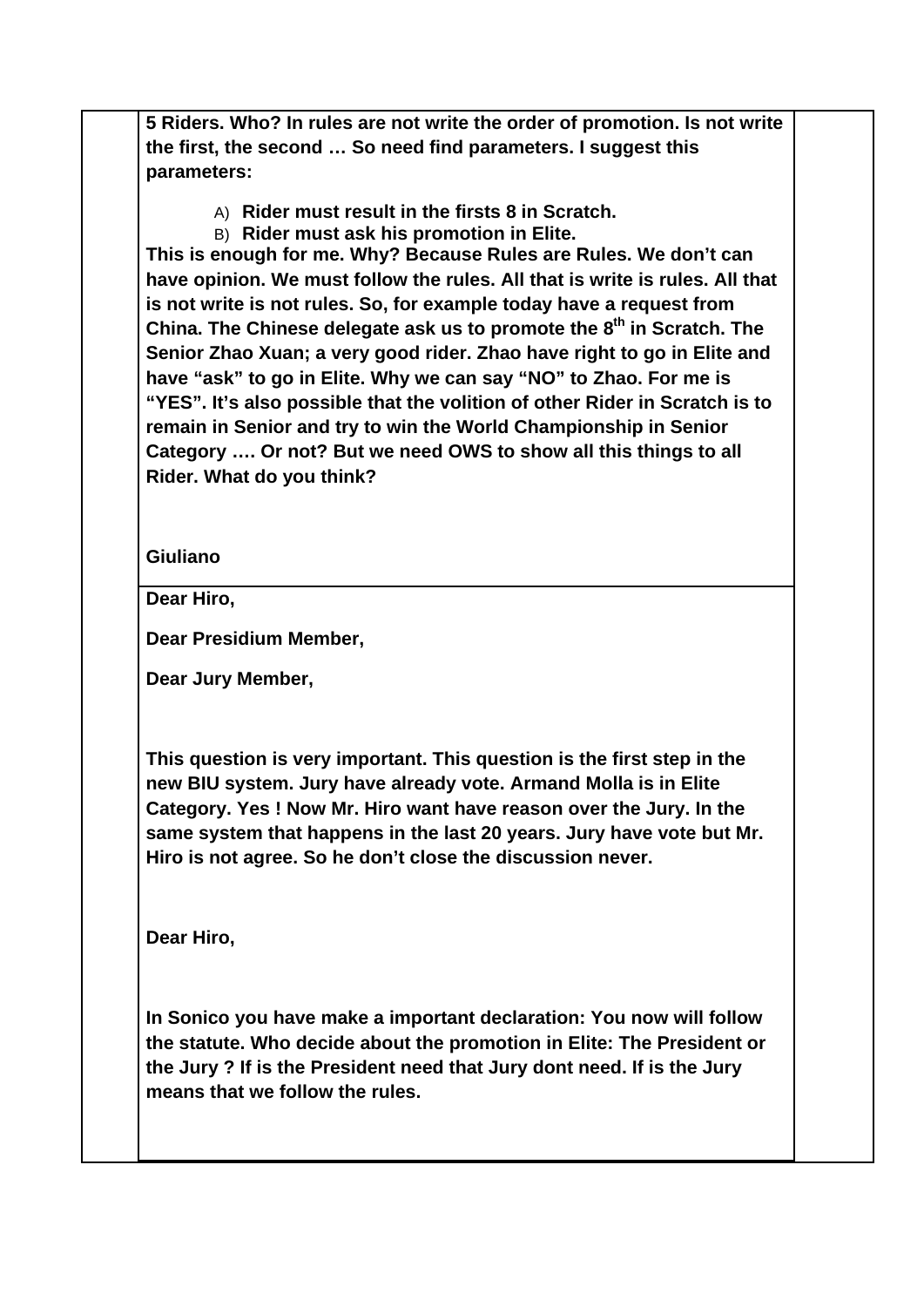| <b>To Giuliano and presidium,</b>                                                                                                                                                                                                                                                                                                                                                                                                                                                                                                                                                                                                                                                                                                                                                       |
|-----------------------------------------------------------------------------------------------------------------------------------------------------------------------------------------------------------------------------------------------------------------------------------------------------------------------------------------------------------------------------------------------------------------------------------------------------------------------------------------------------------------------------------------------------------------------------------------------------------------------------------------------------------------------------------------------------------------------------------------------------------------------------------------|
| The delay of Scratch ranking was caused of some mistakes in the<br>Scratch ranking in Sonico. Then we have decided only the top 3<br>(according to the rules as minimum top 3 go to Elite automatically). And<br>left the rest decision in the later when we finished Scratch ranking. I<br>finished it and sent it to Presidium and all delegates about a week ago.<br>It was approved and it is the official results now. Therefore I forward the<br>rest decision of the numbers to promote to Elite next year. As you know<br>Scratch is not championship. It is just to see top 8 in RED color<br>sections in WBC. It can be shown on web site, but to avoid confusion,<br>better not together with WBC ranking results.                                                           |
| The rest, from 4 to 8 can be decided by the BIU officials, checking the<br>results in Scratch. It is normal. The process "Rider must ask his<br>promotion in Elite" is not written in the rules. (May be good or may bad.<br>We should think it from both sides.) But in this time we cannot add any<br>rules or ideas. We better follow the active rules.                                                                                                                                                                                                                                                                                                                                                                                                                              |
| I think Giuliano wants to start everything by new presidium, But we<br>cannot change all things just in the over night. Does USA president<br>leave the white house immediately after the election over? We made<br>election of BIU president and presidium for 2013 and 2014. This season<br>is not finished yet. Or is it written in the GA minutes or Statue to start<br>the new presidium immediately soon after the WBC? Who has decided<br>it? Presidium itself? I think web site should be forwarded first. We<br>should discuss about our mistakes during WBC to improve for the next<br>year. And we should decide about finance thing as soon as possible to<br>forward WBC calendar for 2013. But the rest things should be left until<br>2013 to avoid confusion and delay. |
| Biketrial is not only a sport in Europe. We need communication and<br>adjustment with all delegates belongs to BIU. If we have no discussion<br>with all delegates and just 3 people in the TC members decided all rules<br>matters including Scratch without explanation, we will loose our<br>important traditional things in one day not so long.                                                                                                                                                                                                                                                                                                                                                                                                                                    |